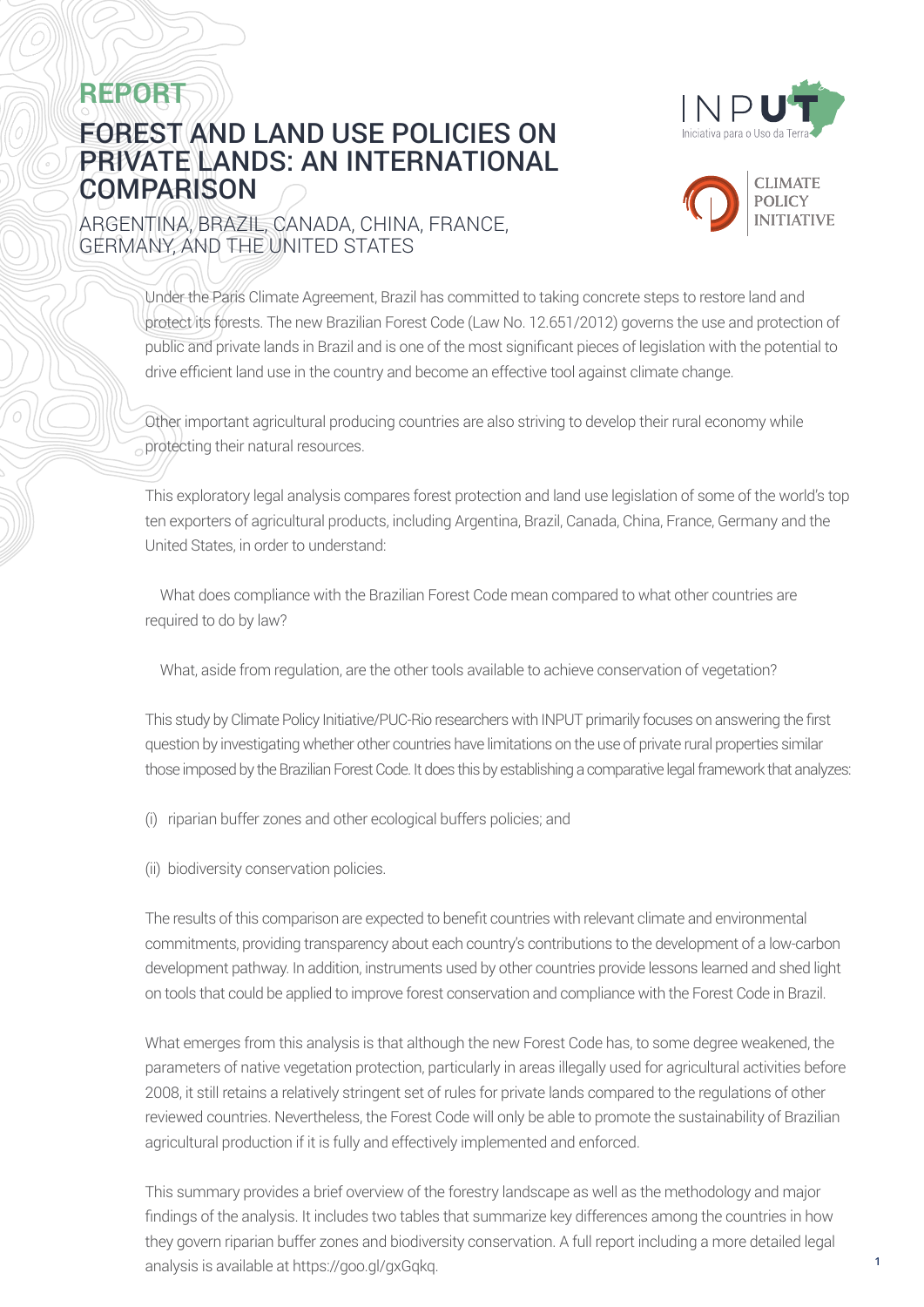# FORESTRY LANDSCAPE

The countries in this study differ greatly in their geography and amount of forest cover.<sup>1</sup> Figure 1 shows that, amongst the compared countries, Brazil has the most extensive forest area, roughly 490 million hectares. Another important characteristic of the Brazilian forests is the predominance of native forests, with only a minimal percentage of planted forests.<sup>2</sup>

Figure 1: Total Forest Area per Country, 2015



Source: *FAO, 2015* Source: FAO. 2015. Food and Agriculture Organization of the United Nations. Global Forest Resources Assessment 2015. Desk Reference. Rome: FAO.

<sup>1</sup> The forest data used in this study covers forests as defined by FAO: land spanning more than 0.5 hectares with trees higher than 5 meters and a canopy cover of more than 10 percent, or trees able to reach these thresholds in situ. It does not include land that is predominantly under agricultural or urban land use (FAO. 2012. Food and Agriculture Organization of the United Nations. Global Forest Resources Assessment Working Paper 180. FRA 2015 Terms and Definitions. Rome: FAO).

<sup>2</sup> FAO. 2015. Food and Agriculture Organization of the United Nations. Global Forest Resources Assessment 2015. Desk Reference. Rome: FAO. Available from: [http://www.fao.org/forest-resources-assessment/en/.](http://www.fao.org/forest-resources-assessment/en/)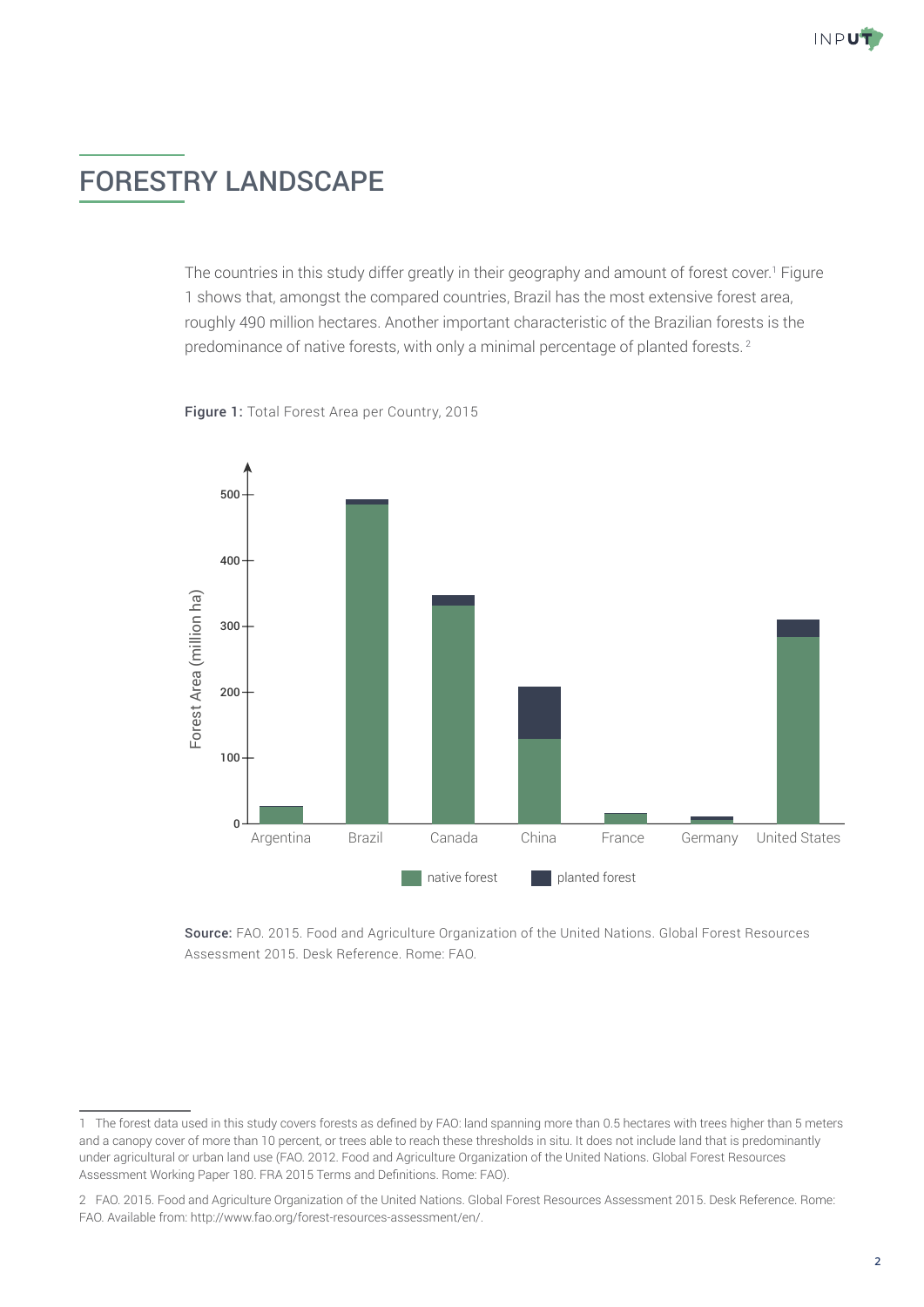

Figure 2 shows that the area of productive land also varies greatly among selected countries. For instance, although Brazil has an average forest cover of 59%, almost double that of the other countries, agriculture land occupies just 34% of its territory, most of which is used for cattle production. In France, on the other hand, forest areas cover 31% of its territory, but agriculture land covers over 52% of the country.  $\mathbb{L}$  . The country  $\mathbb{L}$ 



Figure 2: Land Use by Country, 2014

Source: FAO. 2017. Food and Agriculture Organization of the United Nations. FAOSTAT. Food and Source: *FAO, 2014* agriculture data. Land Use. Year 2014.

How land is divided in countries creates different pressures for how countries address conservation, leading to distinct policy approaches.

While some of the assessed countries still have vast extensions of preserved native vegetation and forest policies focused on conservation, such as Brazil and Canada, other countries have enacted policies focused on recovering and protecting forests, often including some sort of compensation, such as China, France and Germany.

For example, China, after losing almost all its native forests, is now striving to increase the amount of area covered by forests. For a long time, the official government policy encouraged the planting of exotic rapid-growth species to supply raw industrial materials. However, the Chinese government recently adopted a new forest policy that aims to repopulate areas that are deemed more ecologically sensitive with native species and to protect the remaining natural forests.<sup>3</sup>

<sup>3</sup> Zhang P. et al. 2000. China's forest policy for the 21st century. Science. 288(5474):2135.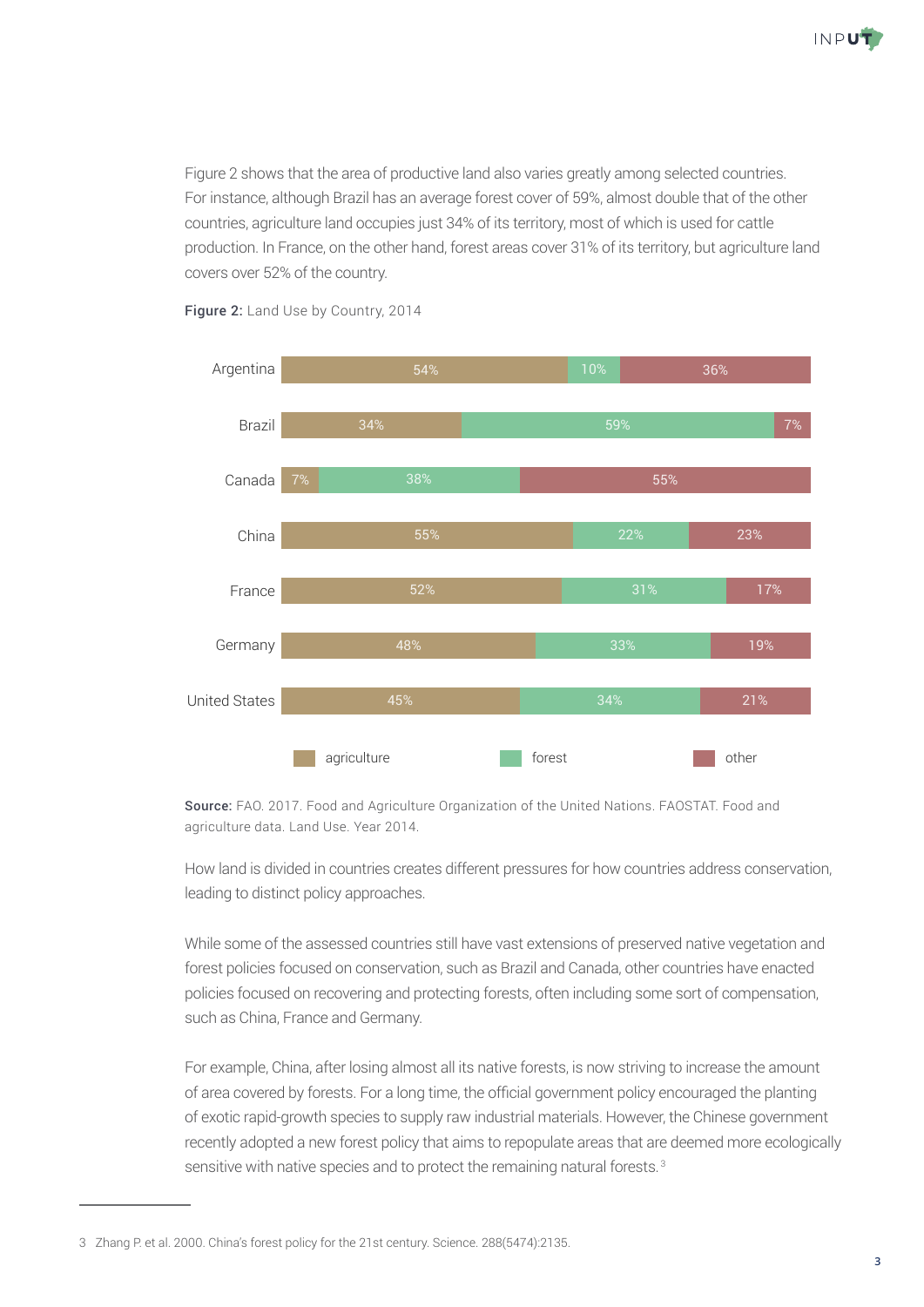

Western Europe's forest history differs substantially from most other countries covered in this project. Traditional agricultural practices, shaped over the centuries, have created rich landscape diversity and many of the semi-natural habitat types in Europe are dependent on the continuation of appropriate farm management.4 Moreover, traditional agricultural landscapes form part of the cultural European heritage. The conservation of farmed ecosystems is an explicit objective of the European Union's (EU) environment and rural development policies.<sup>5</sup> To achieve biodiversity protection goals in rural areas, the EU provides economic incentives and advice to landholders for a continuation of wildlife-friendly forest and farming practices.

Brazil's approach to forest preservation has evolved over the years, responding to an evolving landscape with new pressures for conservation. In 1934 Brazil passed its first Forest Code, which was motivated more by the demand to regulate logging activities than to protect the forests' environmental benefits. A more modern version of the code was enacted in 1965, which increased forest protection substantially; however, enforcement of these tougher rules languished.<sup>6</sup>

In the early 1990s, the rate of deforestation in the Amazon was once again on the rise, peaking in 1995. The imminent publication of the official deforestation statistics showing the rise of deforestation in the Amazon and worries about the national image abroad arguably pushed the Brazilian government into adopting tighter controls.<sup>7,8</sup> The result was the Provisional Measure 1511 of July 25, 1996, which altered the 1965 Forest Code to increase protection of natural vegetation in rural properties in the Amazon. This change in legislation generated strong reactions from the productive sector and from its representatives in Congress, and ended up stimulating a movement in favor of its revision.<sup>9</sup>

After more than a decade of intense dispute and after concessions by both environmentalists and rural producers, the new Forest Code was enacted in 2012. It retains the same structure and basic concepts as the old code but offers greater leniency for areas that were deforested prior to July 2008. Small landholders with these areas inside their properties receive even more benefits than large landholders. It also establishes new instruments to help ensure compliance with the legislation. $10$ 

<sup>4</sup> European Commission. 2012. Eurostat. Agri-environmental indicator - Natura 2000 agricultural areas. Available from: [http://ec.europa.eu/](http://ec.europa.eu/eurostat/statistics-explained/index.php/Agri-environmental_indicator_-_Natura_2000_agricultural_areas) [eurostat/statistics-explained/index.php/Agri-environmental\\_indicator\\_-\\_Natura\\_2000\\_agricultural\\_areas.](http://ec.europa.eu/eurostat/statistics-explained/index.php/Agri-environmental_indicator_-_Natura_2000_agricultural_areas)

<sup>5</sup> European Commission. 2107. Agriculture and rural development. Agriculture and environment. Available from: [https://ec.europa.eu/](https://ec.europa.eu/agriculture/envir/landscape_en) [agriculture/envir/landscape\\_en](https://ec.europa.eu/agriculture/envir/landscape_en).

<sup>6</sup> Chiavari J, Lopes C. 2015. Brazil's new Forest Code: How to navigate the complexity. Climate Policy Initiative [Internet]. Available from: <https://climatepolicyinitiative.org/publication/brazils-new-forest-code-how-to-navigate-the-complexity/>.

<sup>7</sup> Benjamin, AH de V. 2000. A proteção das florestas brasileiras: ascensão e queda do Código Florestal. Revista de Direito Ambiental. 5(18). Available from:<https://bdjur.stj.jus.br/jspui/handle/2011/8962>.

<sup>8</sup> Cunha, PR. 2013. O Código Florestal e os processos de formulação do mecanismo de compensação de reserva legal (1996-2012): ambiente político e política ambiental (Master's thesis). Universidade de São Paulo, São Paulo.

<sup>9</sup> Chiavari J, Lopes C. 2016. Os caminhos para a regularização ambiental: decifrando o novo Código Florestal. In: Mudanças no código florestal Brasileiro: desafios para a implementação da nova lei. Moreira da Silva AP, Rodrigues Marques H, Sambuichi RHR, editors. Rio de Janeiro: IPEA.

<sup>10</sup> Chiavari J, Lopes C. 2015. op. cit.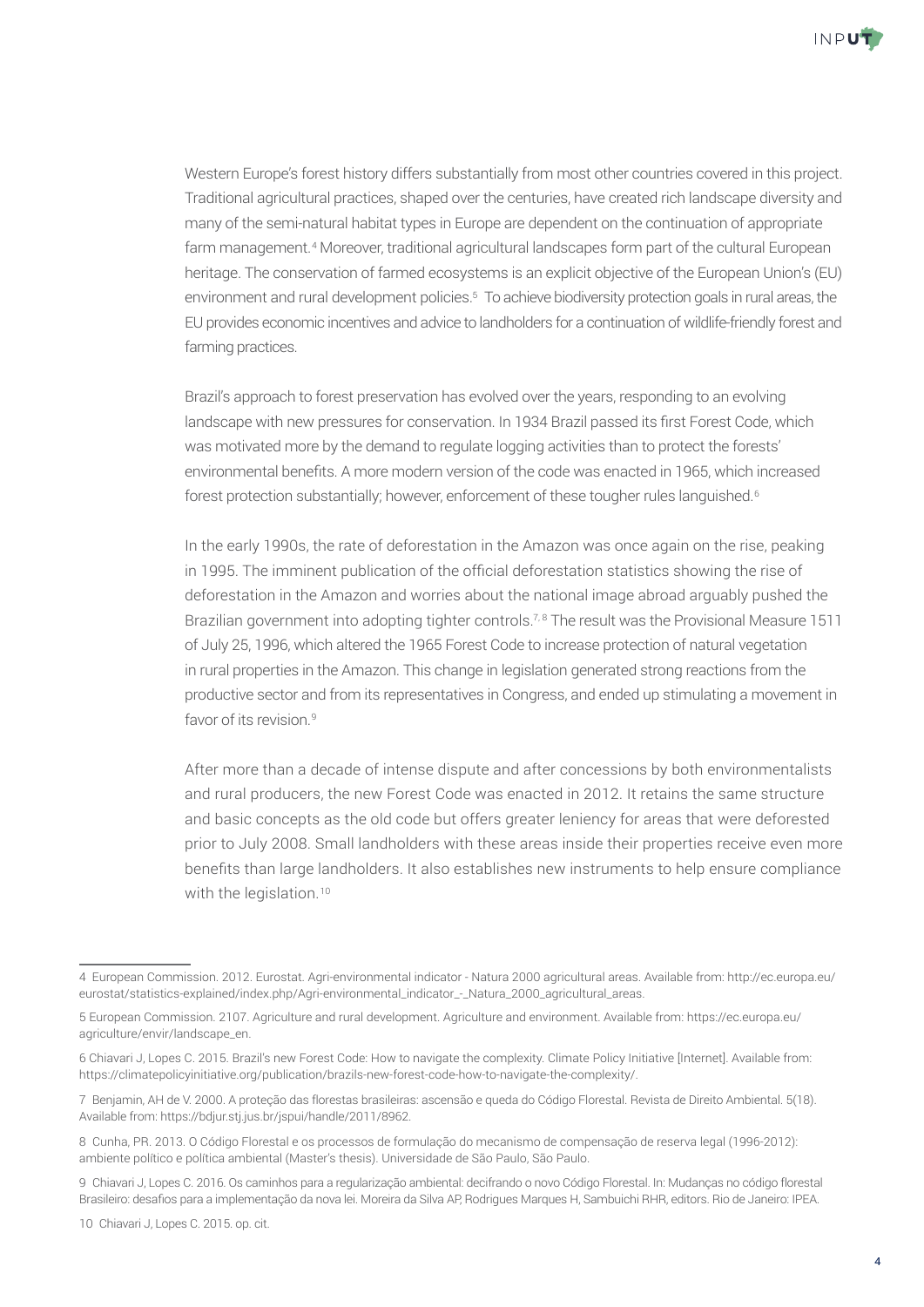

In addition to the different pressures countries face in their land use, they also vary in how forest is divided between public and private lands. Figure 3 shows that, in most countries, forests are divided evenly between public and private lands. Forest ownership in Canada is mostly public, unlike in France where most of the forests are located primarily on private land.



Figure 3: Percentage of Public and Private Forest Cover by Country, 2015

Source: FAO. 2015. Food and Agriculture Organization of the United Nations. Global Forest Resources Assessment 2015. Desk Reference. Rome: FAO.

Many countries adopt different forest policies depending on whether landownership is public or private. In Brazil, the rules of the Forest Code are equally applicable to public and private lands. On the other hand, the French Forest Code establishes two different juridical procedures, one for public and the other for private forests. The French public forests follow a stricter legal regime than the private ones. Canada has a particularly strict legal regime that is applicable only in public forestlands, which represent the majority of forestlands in the country.

Results from the legal analysis should be interpreted in the light of these differences and the peculiarities of each country regarding forest extension, forest ecosystems, and forest characteristics (e.g., native or planted).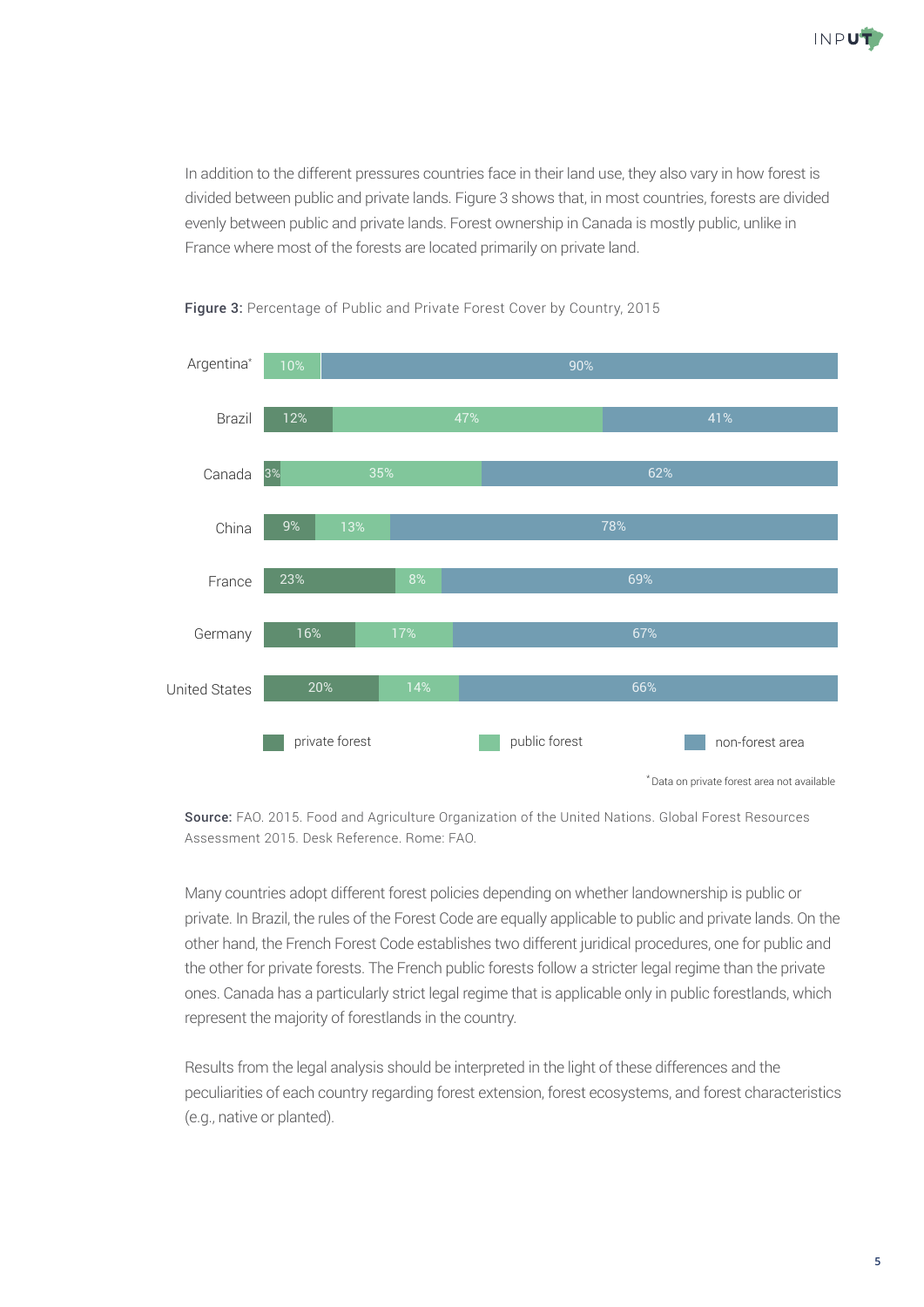# METHODOLOGY

Countries for comparison were selected from the world's top ten exporters of agricultural products based on data from Food and Agriculture Organization of the United Nations (FAO). These include Argentina, Brazil, Canada, China, France, Germany, and the United States.

The study does not assess the application and compliance of the rules imposed by the examined legislation, nor does it evaluate the effectiveness of the identified policies. It strictly provides a legal analysis of forest protection and land use legislation in force in the selected countries, and it presents a framework with a series of indicators to compare countries' policies.

### Challenges for mapping the legislation

CPI researchers conducted an ample literature review and examined the applicable legislation from every one of the selected countries. This information was supplemented with data collected through a questionnaire distributed to agricultural attachés working in Brazilian embassies and to a network of local law firms based in selected countries covered in the study. A large number of specialists provided valuable feedback and input to the legal analysis presented in this study through a peer review process.

The different languages of some of the selected countries created an obstacle in this review. Researchers had to rely on the English translation of the legislation, which was not always available. In these cases, analysis was based on existing literature and experts' consultation.

Another barrier was identifying the most recent status of the legislation and whether it was actually in force – in other words, whether it was legally operative. Environmental legislation is dynamic and evolves quickly, and it has recently been amended in several countries.

A relevant issue that arose from the mapping exercise was that in several countries, especially those with a federal structure, such as the United States, Argentina, and Germany, the police powers and regulation of health, safety, environment, and land-use planning are the realm of the states and/or local governments. In the United States, for example, anything not specifically assigned to the federal government under the Constitution is in the hands of the state, but the tension between the states and the federal government is longstanding and the contours are hard to determine. Even in countries with a more centralized structure, provinces and regions are often granted administrative and normative autonomy, as is the case of China and France. Therefore, in addition to reviewing the pertinent national legislation, it was also important to analyze legislation from key states and provinces from each of the selected countries.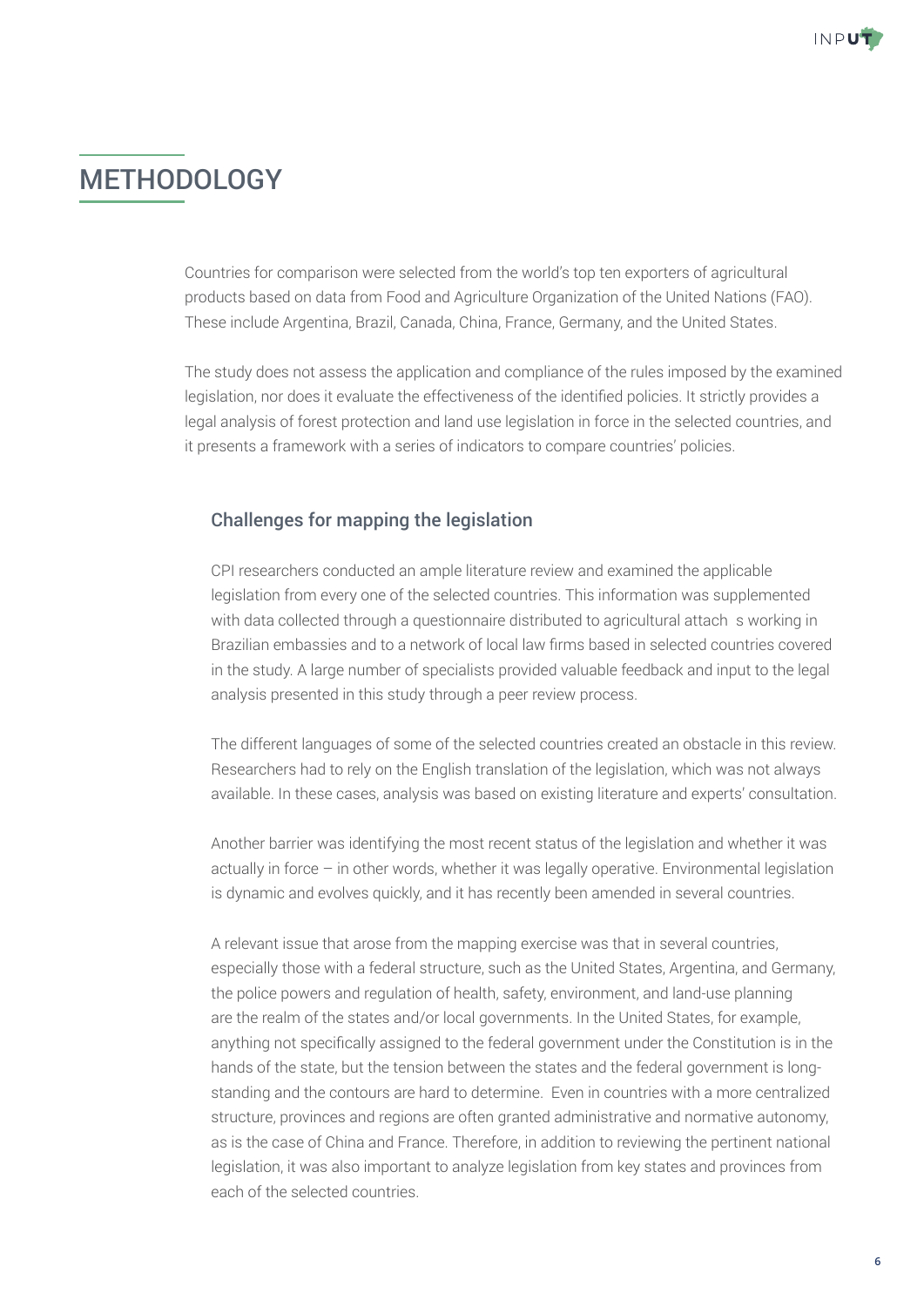

Analysis for member countries of the EU required an additional layer of consideration. Since the legal framework of the EU includes several directives on environmental and agricultural matters that are binding on all member states, CPI researchers also reviewed these directives so that CPI could, *a posteriori*, analyze how each of the selected European countries implemented the guidance from the European Union within their national laws.

### Challenges in comparing forest protection and land use laws and policies

The comparison of forest laws and policies from different countries is very challenging, especially when this analysis involves countries from different legal traditions, such as *civil law* (Romano-Germanic legal family) and common law.

It is particularly difficult to identify common trends among policies that govern land use and forest protection since these are commonly defined by national and sub-national governments in very different ways. For example, forest and land use policies can be set through voluntary or mandatory rules. In addition, policies may focus exclusively on procedural rules or may be 'substantive,' specifying on-the-ground behavior.<sup>11</sup> For example, requiring that certain management objectives, such as riparian protection, be addressed in management plans is different from prescribing specific on-the-ground practices, such as the establishment of a 30-meter buffer zone. This does not imply that one approach is necessarily better than the other. However, it imposes non-trivial comparison challenges.

# KEY FINDINGS

Over recent years, most of the countries assessed significantly changed their national forest policies, adopting a more stringent posture and assigning greater importance to the environmental value of forests. While an environmental component is present in all forest policies analyzed, in most countries these policies focus mainly on economic activity. Most countries adopt other kinds of policies, such as water resources, soil, biodiversity, protected areas, atrisk species, and landscape protection policies to protect forests and natural habitats with the objective of preserving biodiversity, aquatic ecosystems, and soil.

Key findings from the two analyses are summarized below and Tables 1 and 2 provide a synthesized overview.

<sup>11</sup> McDermott et al. 2010. Global environmental forest policies: An international comparison. Earthscan. London, New York. p.9-11.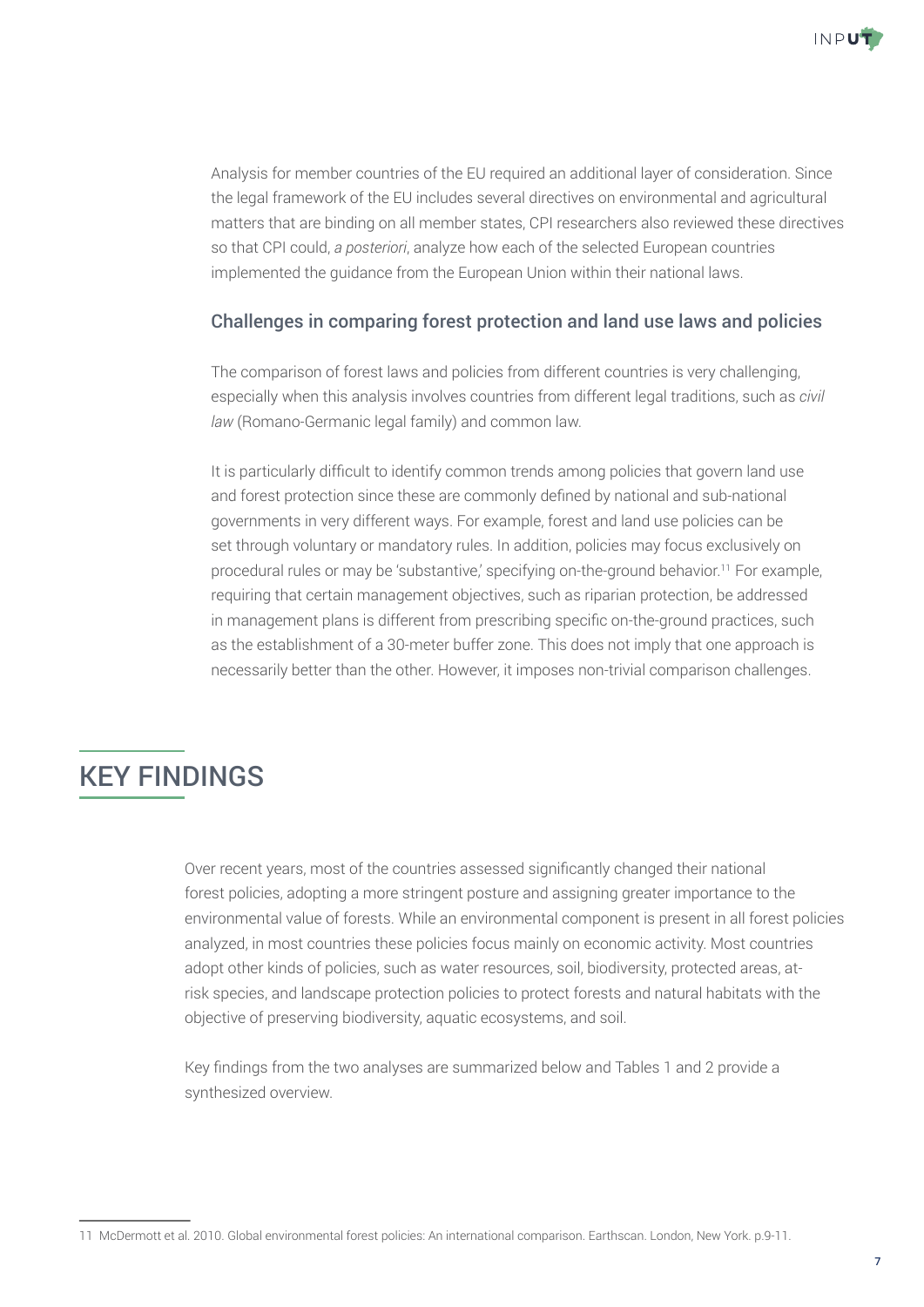

### Riparian buffer zones and other ecological buffers (see Table 1)

Of all the countries considered in the study, Brazil has the most stringent rules on private land regarding riparian buffer zones and other ecological buffers. Most of the analyzed countries allow some degree of forest management and agricultural activities. Some countries do not establish minimum widths for riparian buffer zones, and in many countries, landowners can apply for compensation due to income loss.

Countries adopt rules on riparian buffer zones and other ecological buffers for different reasons. Depending on the objective of the riparian buffer zones, the size of vegetation strip varies greatly. In Brazil, riparian buffer zone policies aim at protecting both water resources and biodiversity. Therefore, vegetation in that zone must be fully preserved as a no-harvest zone, and, if destroyed for any reason, it must be recovered using only native species. On the other hand, in countries where riparian buffer zone policies aim exclusively at protecting water quality, such as nitrate reduction, legislation merely requires landowners to keep a strip of grass, shrubs, or tree vegetation.

#### Examples from selected countries

• Brazil's riparian buffer zones are by far the largest of all the countries studied. The Brazilian riparian no-harvest zone varies from 30 to 500 meters wide depending on the width of the river. However, landowners who fall under a special regime are allowed to maintain and restore smaller areas. Under this special regime, riparian zone protection varies from five to 100 meters wide.

• In Germany, the Federal Water Act prescribes a minimum width of five meters for compulsory buffer zones, which is applicable only to non-built-up areas. Agriculture and the application of fertilizers are still allowed in these zones as long as good agricultural practices are adopted. However, the conversion from grassland to cultivated land is forbidden and sustainable forest management is permitted. Removing naturally occurring trees and bushes is prohibited unless done in accordance with good forestry practice. Regulations in federal states can be stricter than the federal law.

• Canada does not have any federal legislation establishing mandatory riparian buffer zones, but almost all provinces have developed substantive rules for buffer zone protection. The province of Quebec, for example, has a protection policy for lakeshores, riverbanks, littoral zones, and floodplains. The width of the shore or bank to be protected varies from 10 to 15 meters, and cultivation of soil for agricultural purposes may be permitted provided that a strip of vegetation, at least three meters wide, is preserved.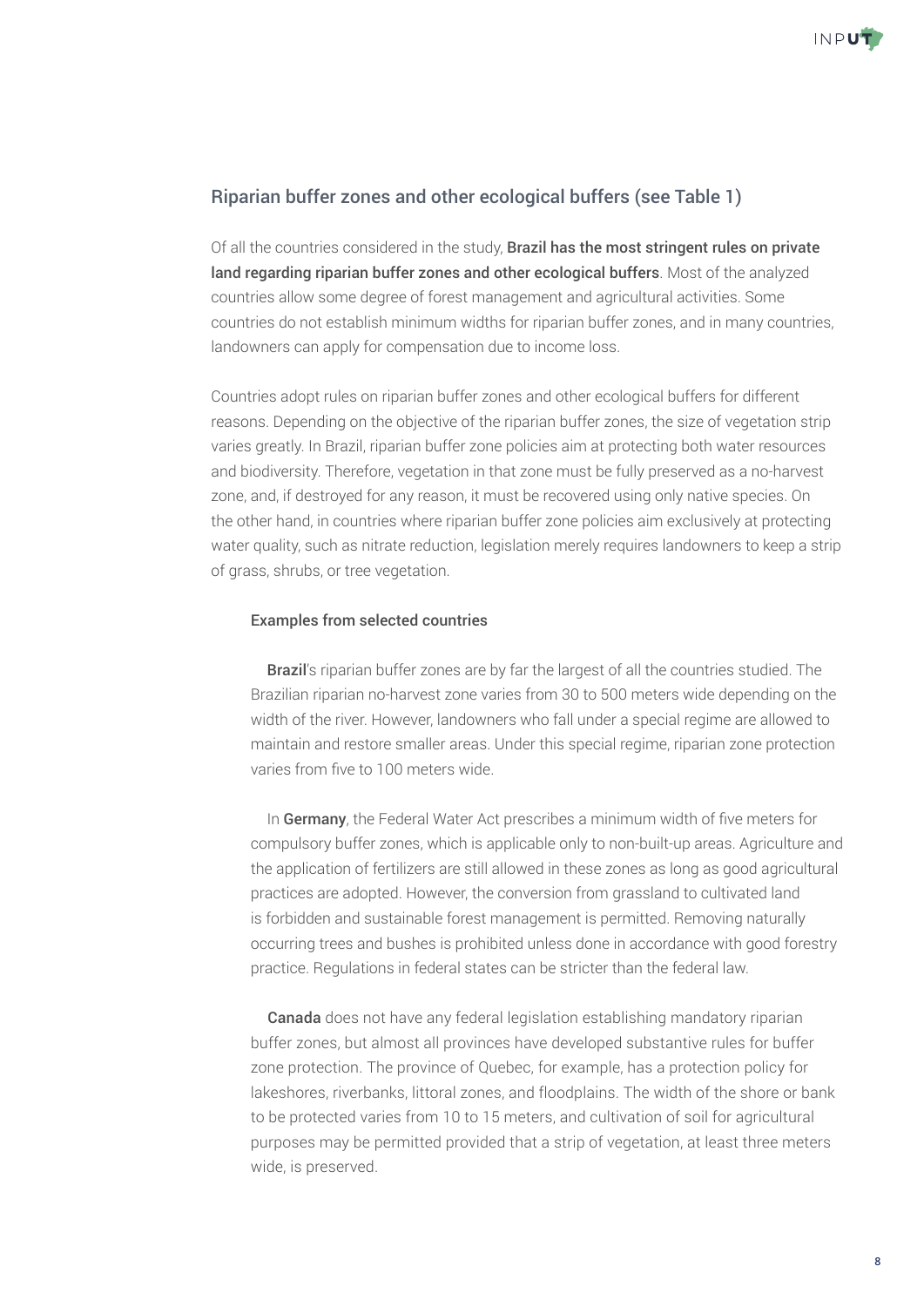

• In the United States, no comprehensive federal statutory law exists that deals directly with riparian buffer width, since the federal government, at least in theory, cannot engage in land-use planning. This is identified as the realm of the states. Some states developed guidelines to protect and manage forest riparian resources. In general, states have no mandatory buffer rules. Some develop riparian zone guidelines applicable only to forestlands and almost none regulate agriculture riparian buffers. Very few states have no-harvest riparian zones. A commonly recommended riparian management zone is 15 meters wide, but the specific guidelines in each state vary tremendously. Riparian rules are often regulated not only at state level but also at county and local government level. Many states have water or public utility districts that establish such rules, which means that there are several layers of government regarding riparian zones. In fact, to identify a riparian setback for a particular river, it is necessary to look at federal, state, county, and water district rules.

• In France, the protection of riparian areas stems from the eco-conditionality rules of the Common Agricultural Policy (CAP), from the EU Nitrates Directive, and, more recently, from the "Grenelle II Law". According to the French Rural and Maritime Fishing Code, farmers who receive financial aid from the EU must keep a strip of vegetation (grass, shrubs, or trees) of at least five meters along watercourses, serving as buffer zone between watercourses and plantations. The areas classified as nitrate vulnerable zones must also keep a riparian vegetated strip of five meters. The "Grenelle II Law" has expanded the application of mandatory riparian buffer rules to water bodies listed by an administrative authority. Furthermore, the French Environmental Code establishes the protection of a network of ecological corridors, known as *Trame verte et bleue* (TVA), that can also play an important role in the protection of riparian zones. The water bed and the terrestrial ecosystems on each side of the water body identified by the authorities in the scope of the TVA must have its riparian area preserved.

• Chinese law establishes that the holders of land rights have the general obligation to build plant protection bands on both sides of rives and in the areas surrounding lakes and reservoirs. However, the law does not establish the width, vegetation or legal regime of the plant protection bands. Moreover, the law does not assign legal responsibility and sanctions for non-compliance.

• Argentina does not establish mandatory riparian buffer zones.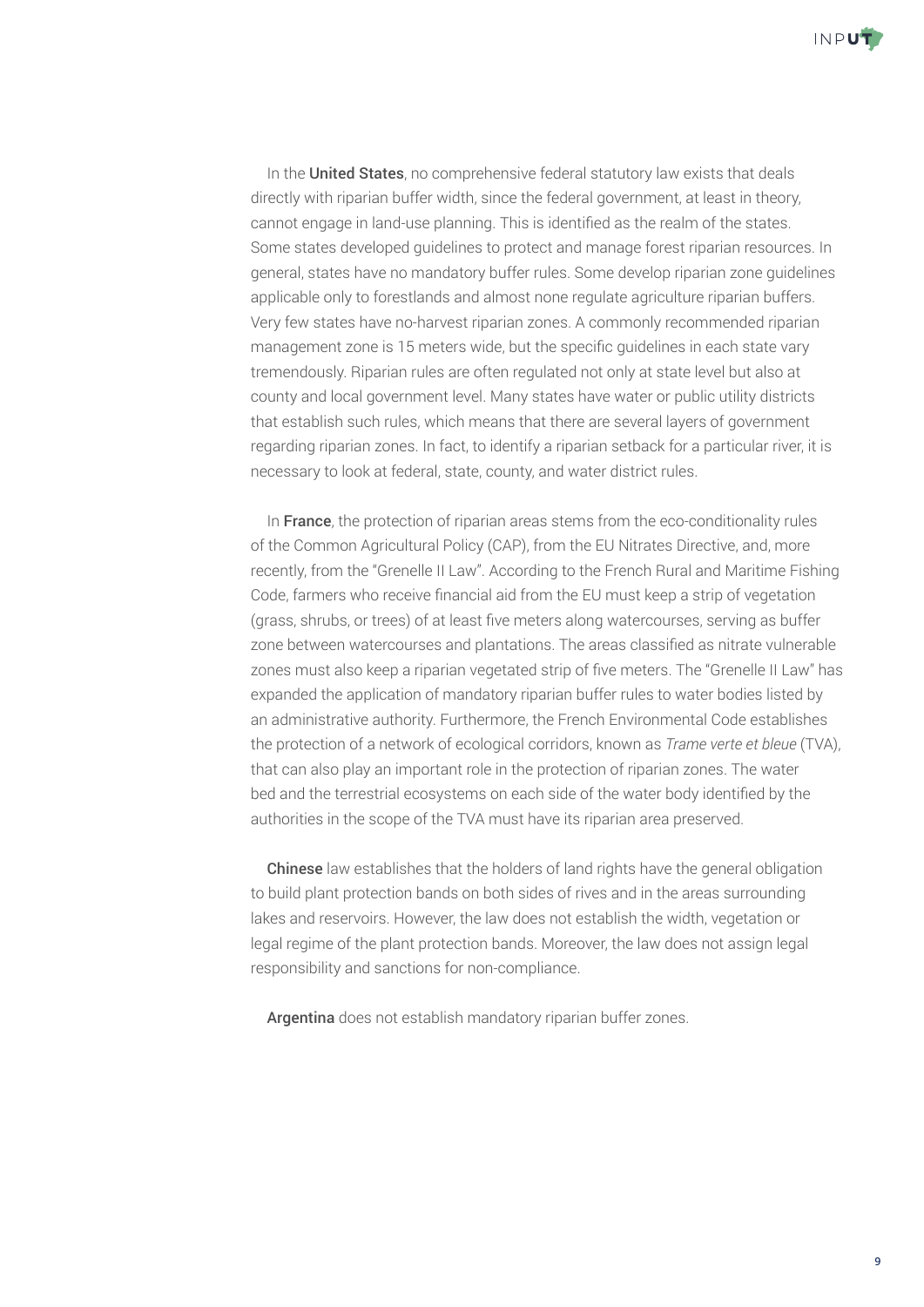## Table 1: Riparian buffer policies

|                                                            | <b>ARGENTINA</b>                                                                                                                                                   | <b>BRAZIL</b>                                                                                                      | <b>CANADA</b>                                                                                                                                                   | <b>CHINA</b>                                                                                                                                                      | <b>FRANCE</b>                                                                                                                                                                                                                                    | <b>GERMANY</b>                                                                                                                                                                    | <b>UNITED STATES</b>                                                                                                                                                                                                                                        |
|------------------------------------------------------------|--------------------------------------------------------------------------------------------------------------------------------------------------------------------|--------------------------------------------------------------------------------------------------------------------|-----------------------------------------------------------------------------------------------------------------------------------------------------------------|-------------------------------------------------------------------------------------------------------------------------------------------------------------------|--------------------------------------------------------------------------------------------------------------------------------------------------------------------------------------------------------------------------------------------------|-----------------------------------------------------------------------------------------------------------------------------------------------------------------------------------|-------------------------------------------------------------------------------------------------------------------------------------------------------------------------------------------------------------------------------------------------------------|
| <b>Riparian buffer</b><br>rules: mandatory<br>or voluntary | No federal riparian<br>buffer rules. In some<br>provinces, protection<br>forests are instituted<br>to protect riverbanks<br>and lakes on a case-<br>by-case basis. | Mandatory riparian<br>buffer rules for all<br>rural properties,<br>including agriculture<br>and forest activities. | No federal legislation.<br>However, almost<br>all provinces have<br>developed rules<br>for riparian buffer<br>zone protection.                                  | No national riparian<br>buffer rules.<br>Central government<br>can designate a<br>protection forest<br>to protect water<br>resources on a case-<br>by-case basis. | Mandatory riparian<br>buffer rules for farmers<br>receiving EU financial<br>aid; nitrate vulnerable<br>zone properties; and<br>water bodies listed<br>by an administrative<br>authority. Ecological<br>corridors also protect<br>riparian zones. | Mandatory riparian<br>buffer rules at<br>federal level. State<br>regulations can be<br>more strict than the<br>federal law.                                                       | No federal riparian<br>buffer rules. State<br>rules, guidelines vary<br>widely. Some develop<br>forest riparian zone<br>protection guidelines;<br>some have mandatory<br>forest riparian rules;<br>almost none regulate<br>agriculture riparian<br>buffers. |
| <b>Riparian buffer width</b>                               | Not applicable.                                                                                                                                                    | Varies from 5-500 m.                                                                                               | Varies from 10-15 m.<br>(e.g., Quebec Province)                                                                                                                 | Not applicable.                                                                                                                                                   | Minimum width<br>of $5m$ .                                                                                                                                                                                                                       | Minimum width<br>of $5m$ .<br>(Federal Law)                                                                                                                                       | Common state width<br>guidelines range<br>from 15-25 m.                                                                                                                                                                                                     |
| <b>Riparian buffer</b><br>legal regime                     | Forest sustainable<br>management<br>permitted.                                                                                                                     | No-harvest zone.<br>Sustainable family<br>and community<br>forest management<br>permitted.                         | Forest sustainable<br>management<br>permitted. Agriculture<br>may be permitted if<br>a strip of vegetation<br>>3m wide is preserved.<br>(e.g., Quebec Province) | Not applicable.                                                                                                                                                   | Forest sustainable<br>management<br>permitted. Grassy<br>strips can be used<br>as pasture.                                                                                                                                                       | Forest sustainable<br>management<br>permitted. Agriculture<br>allowed with good<br>practices. Voluntary<br>no-harvest buffer<br>zone adoption<br>under financial<br>compensation. | Very few states<br>(e.g., Washington<br>and Oregon) have<br>no-harvest riparian<br>zones. Most<br>states establish<br>sustainable<br>management<br>guidelines.                                                                                              |
| <b>Riparian vegetation</b>                                 | Not applicable.                                                                                                                                                    | Native vegetation.                                                                                                 | Plants, shrubs, or trees.<br>(e.g., Quebec Province)                                                                                                            | Not applicable.                                                                                                                                                   | Grass, shrubs, or trees.                                                                                                                                                                                                                         | Native vegetation to the<br>extent that it is possible                                                                                                                            | Grass, shrubs, or trees.                                                                                                                                                                                                                                    |
| <b>Landowner financial</b><br>compensation                 | Yes                                                                                                                                                                | No                                                                                                                 | Yes                                                                                                                                                             | Yes                                                                                                                                                               | Yes                                                                                                                                                                                                                                              | Yes                                                                                                                                                                               | Yes                                                                                                                                                                                                                                                         |
| <b>Other ecological</b><br><b>buffers</b>                  | Protection forests.                                                                                                                                                | Native vegetation<br>on hilltops, slopes,<br>top of mountains,<br>mangroves,<br>sandbanks.                         | Not identified.                                                                                                                                                 | <b>Protection forests</b><br>and hillsides with<br>slope > 25 degrees.                                                                                            | Protection forests on<br>hilltops, slopes on a<br>case-by-case basis.                                                                                                                                                                            | Non-built-up areas in a<br>50 m zone next to big<br>waterbodies. Forest<br>areas can be designated<br>as protection forests<br>when applicable.                                   | Some states have<br>buffer zone regulations<br>to protect wildlife<br>(e.g., to protect nest<br>sites).                                                                                                                                                     |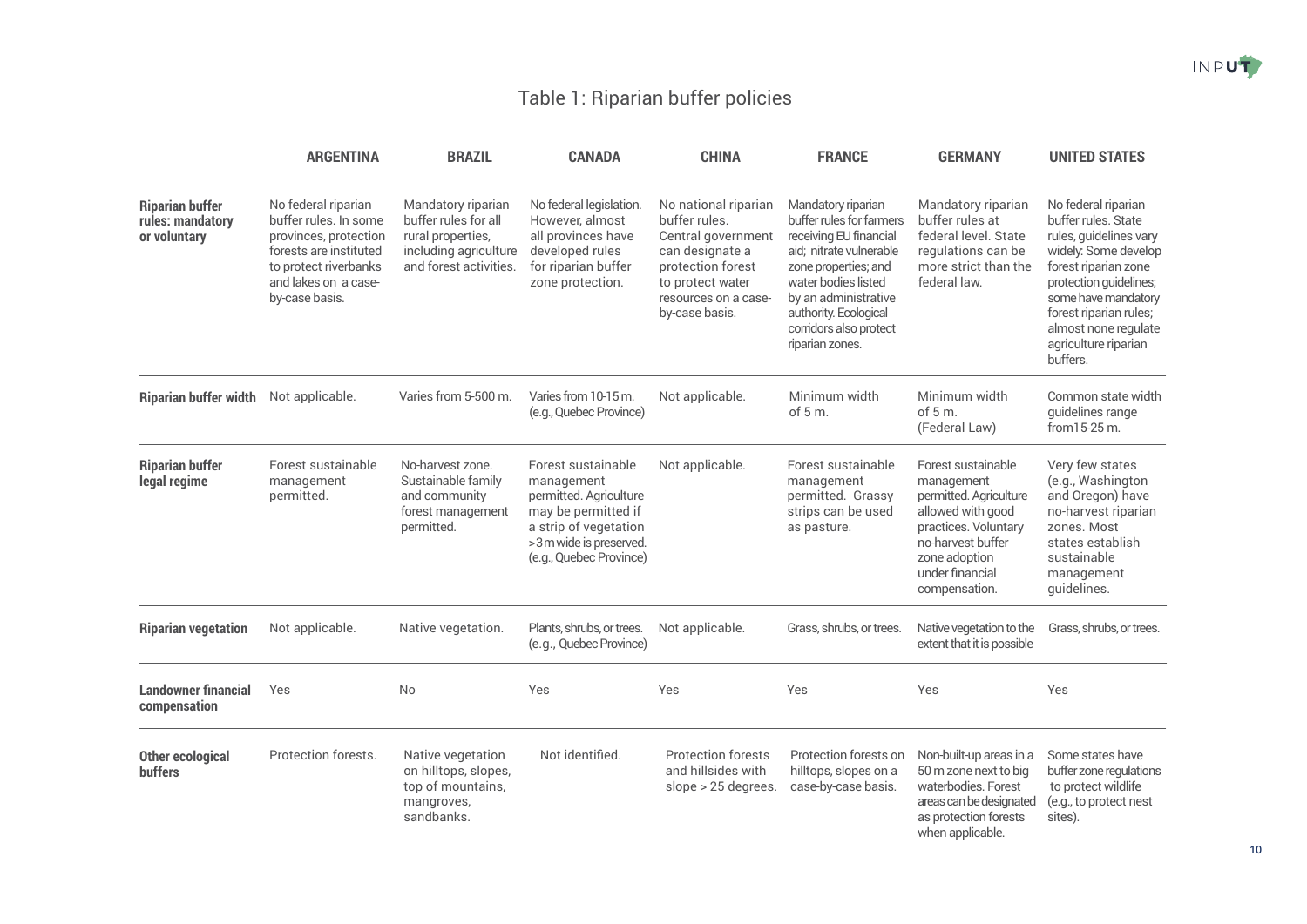

### Biodiversity conservation (see Table 2)

Biodiversity conservation has been established as a core goal of sustainable forest and land management in all of the reviewed countries' policies. The main policies adopted by assessed countries to protect biodiversity in private lands include: **protected areas,** the identification and protection of species at risk and their habitats, forest zoning, and the conversion of forest land to non-forest land. Among the cases covered in this study, Brazil is the only country that requires all private properties to set-aside land for biodiversity protection (known as Legal Forest Reserves) without any compensation. In the other reviewed countries, limitations on the use of private properties do not apply equally to all properties. For example, in these countries, forest zoning policies and the conversion of forestland for other uses only apply to forestland properties. Agricultural lands are not necessarily subject to these regulations and limitations as in Brazil.

The concretization and implementation of the biodiversity conservation measures in federal countries lies mainly with the states, provinces, and local authorities. In consequence, regulations, concepts, methods, and land use limitations within the countries are diverse. In Germany, the Federal Forest Act is the legal basis for the states to enact their own legal provisions regarding the legal status of forests. For instance, Bavaria adopted ten different classifications for forest reserves, each with its own legal status. These include areas that forbid any kind of forest activity; forests where forest activity is admitted, but cannot be converted to other uses; and forests where conversion to other uses is permitted but must be previously authorized. **Canadian** provinces have enacted legislation that specially protects biodiversity and endangered species. Provincial legislation varies greatly. While some provinces do not have specific legislation to protect endangered species, the Quebec Act Respecting Threatened or Vulnerable Species requires the protection of both species and habitat on all lands, public and private.

Protected areas: Although most of the fully preserved protected areas fall under public domain, in some countries, such as Brazil, Canada, Germany, and the United States, they can also be created on a voluntary basis by private owners. Less strictly protected areas on private lands can be instituted by law or by legal agreements such as easements or covenants. Some countries, such as Argentina, Canada and the Unites States, provide economic incentives to promote the creation of privately protected areas, while other countries, such as France and Germany, do not provide any incentives since the creation of protected areas is regarded as a state responsibility.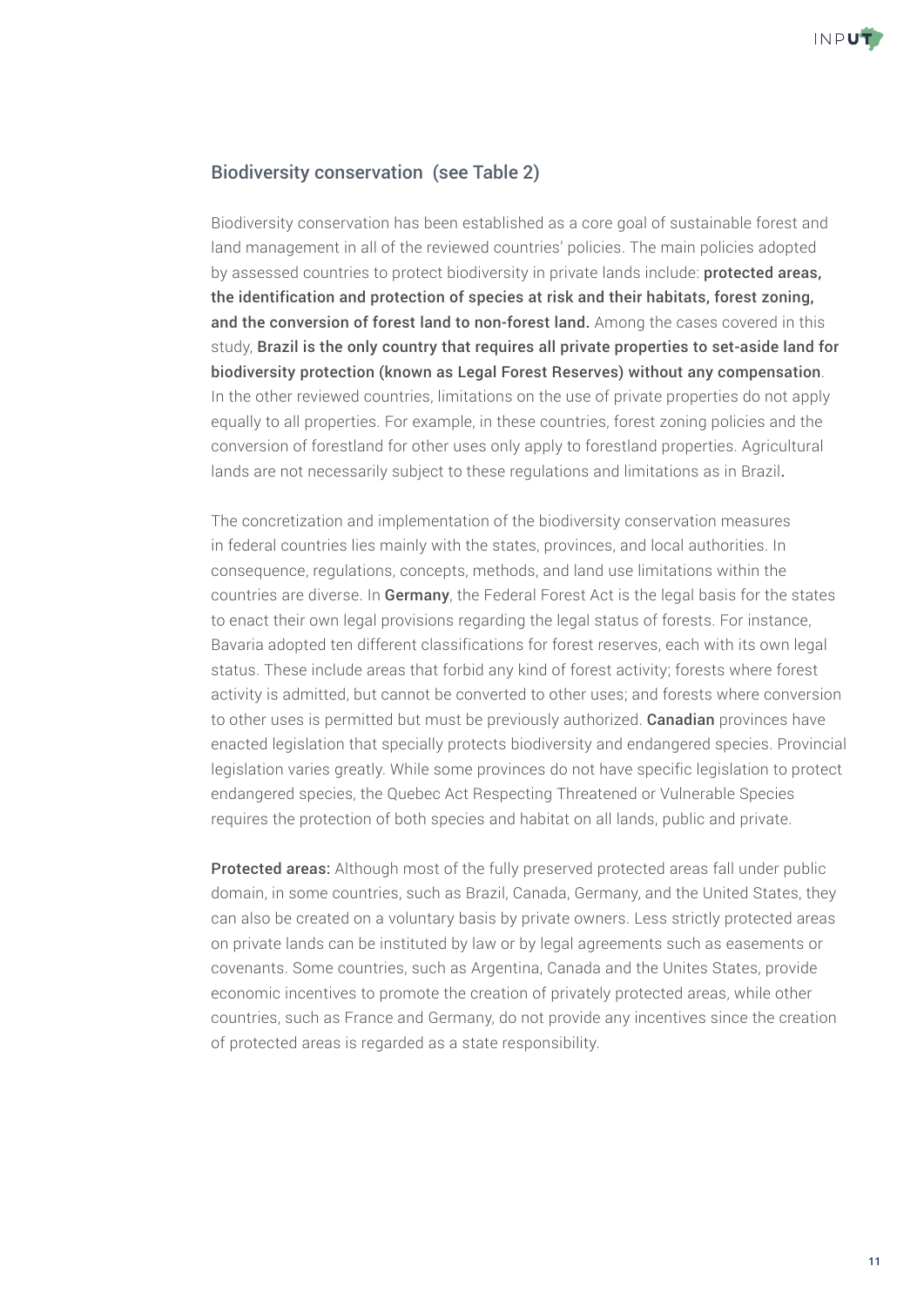

#### Examples from selected countries

• In **Brazil**, two of the more common categories of protected areas in private properties are: Private Natural Heritage Reserves (RPPN) and Areas of Environmental Protection (APA) (IUCN category V). RPPN are created voluntarily by the landowners and provide a high level of biodiversity protection. APA are the most common typology of protected areas in private properties. They can be created by the federal, state and local governments, and in these areas agriculture and livestock activities are permitted provided that they are carried out on a sustainable basis.

• Conservation easements are one of the primary tools used in the United States for conserving biodiversity on private land. Conservation easements permanently limit uses of the land in order to protect its conservation value and prevent development. The hallmark of a conservation easement in the United States is that they are all different. Many of them may allow farming, forestry, and ranching, but others might be very specific and set rules about habitat conservation and riparian buffers.

• In **Canada**, protected areas in private lands are usually voluntary and landowners receive government incentives. Canada also uses conservation easements as a tool to protect biodiversity on private lands.

• Natura 2000, a network of protected areas, which also allows the interchange of species, is the core pillar of the EU's biodiversity conservation policy, besides international obligations like the Bern Convention, Bonn Convention, and Ramsar Convention. The network is established and managed according to the legally-binding provisions of the EU Birds Directive and the EU Habitats Directive. Natura 2000 sites include public and privately owned lands, as well as both strictly protected nature reserves and protected areas where human activities are allowed. It can allow for the continuation of land uses (e.g., agriculture, forestry) as long as they do not significantly compromise conservation objectives for habitats and species within and beyond the network. In France, the government can create protected areas, such as national parks and nature reserves, on private lands without any compensation. In Germany, the Federal Nature Conservation Act contains strict conservation areas as nature reserves, national parks, or prospected landscapes. Conservation areas can be designated on public as well as on private lands.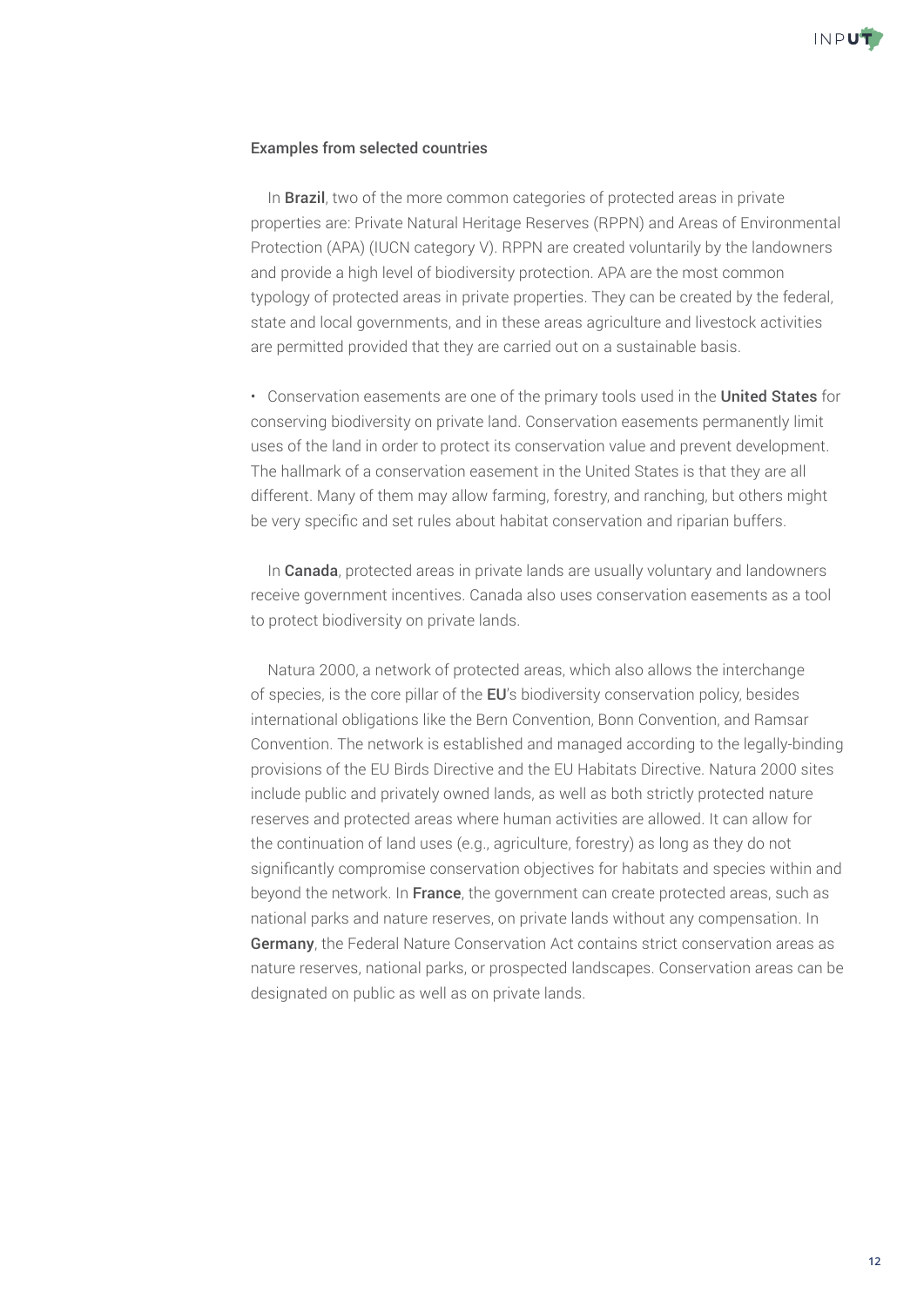

Species at Risk policies: All assessed countries adopt species at risk policies as an important instrument to conserve biodiversity, including prohibitions on killing endangered species and requirements to protect their habitat.

#### Examples from selected countries

• In Canada, at the national level, the Species at Risk Act (SARA) is the main policy to protect biodiversity that imposes some degree of limitation on private land use. The main objectives of the act include prohibiting the killing of extirpated, endangered, or threatened species and the destruction of the critical habitats of designated species anywhere in Canada. On private lands, the general prohibitions apply mainly to aquatic species and migratory birds. However, there are other norms which can be issued pursuant to SARA to protect critical habitat on private land.

• The United States Endangered Species Act (ESA) aims at protecting and recovering imperiled species and the ecosystems upon which they depend. The ESA requires the government to list species as endangered or threatened and to undertake steps to bring about the recovery of that species. The law prevents the federal government from undertaking or approving any activity that will risk the continued existence of a species or adversely modify critical habitat. In private lands, the act protects endangered and threatened species and their habitats by prohibiting the harm, hunt, capture or collection of listed animals, as well as interstate or international trade of listed plants and animals, except under federal permit. Such permits generally are available for conservation and scientific purposes. However, private landowners can apply for a permit that allows them to conduct activities that may damage endangered and threatened species and their habitats, provided that they submit a habitat conservation plan to minimize their impacts and perhaps create another habitat. The US Healthy Forests Reserve Program helps landowners restore, enhance, and protect forestland resources on private lands through easements and financial assistance and aids in the recovery of endangered and threatened species under the ESA.

• Brazilian legislation also establishes a list of endangered and threatened species and bans their capture, harm, commercialization, among other actions, without a permit.

• In the EU, the Natura 2000 network is the core policy for the conservation, restoration, and monitoring of endangered and threatened species and their habitats. Member states may have stronger national frameworks. For instance, in France, the protection of species at risk relies on the Law on Nature of 1976 that establishes the mechanism to list endangered and threatened species at national and local levels.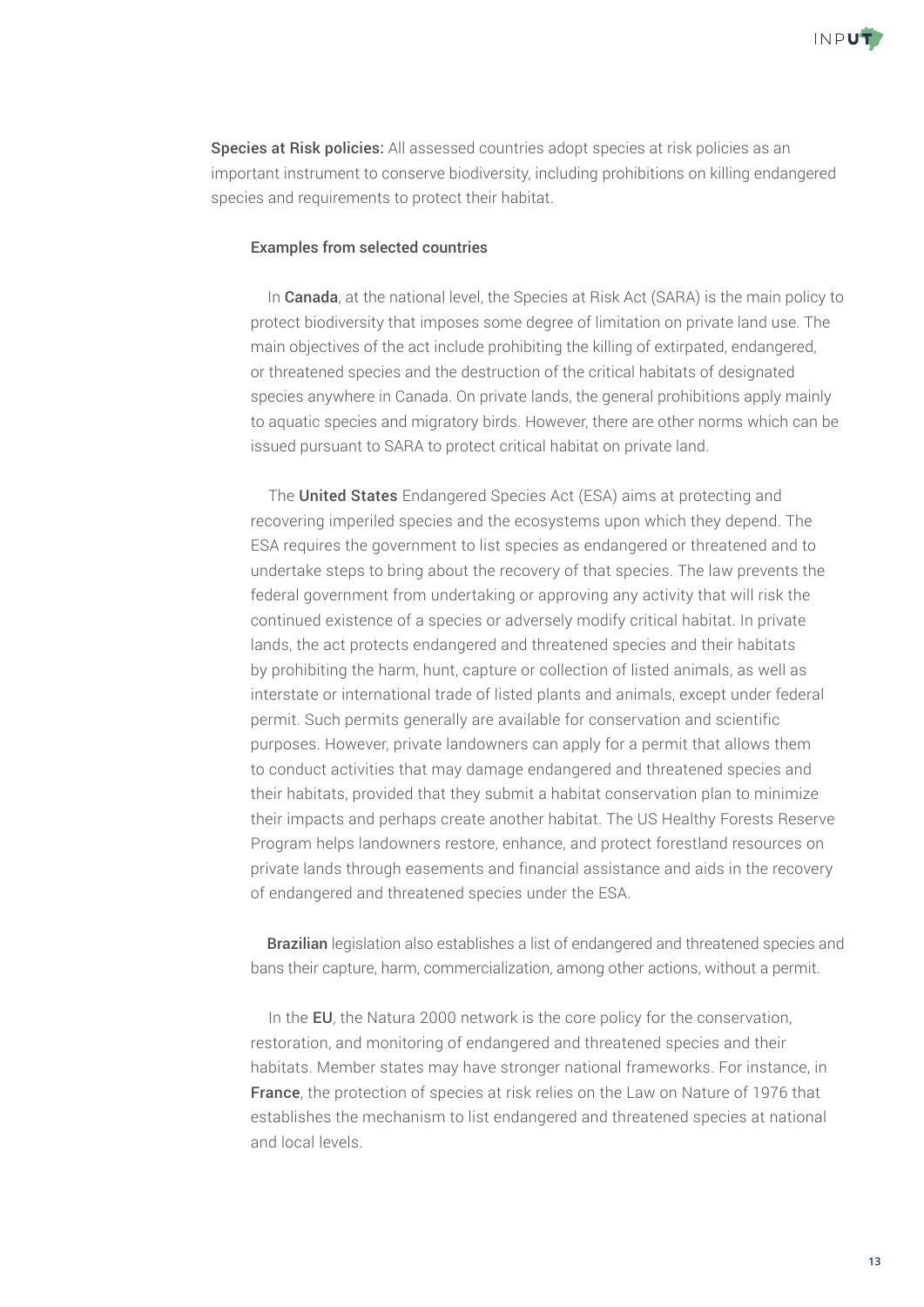

• China also has a policy to protect endangered and threatened species and their habitats. The Nature Reserve System draws a certain area for typical ecosystems and concentrated areas of endangered wild fauna and flora, allowing only protection, scientific research, and tourist appreciation activities with prior permission. In addition, the Wildlife Conservation Law of the People's Republic of China, revised in 2016, establishes a list of endangered and threatened wild animals, prohibiting their capture, harm, and commercialization without a permit.

Forest zoning policies: Forest zoning policies of assessed countries impose different types of forest land limitations, ranging from fully protecting forests to granting permission to convert forests into other land uses.

#### Examples from selected countries

• The Chinese Forest Law classifies Chinese forests into five categories: (i) protection forests; (ii) timber forests; (iii) economic forests; (iv) fuel forests; and (v) specialpurpose forests. These categories can be further classified as either for public benefit or commercial use. If a forest is identified as a public benefit forest (protection forest or special-purpose forest), it is supposed to remain in a natural state to provide ecological and human health benefits.

• Argentina's Forest Law classifies existing forest into three conservation categories. Category I is comprised of areas with a high conservation value and must be fully preserved, allowing only protection, research, and tourism. Category II relates to areas with a medium conservation value where their resources can be exploited in a sustainable manner. Category III is made up of areas with a low preservation value, thus allowing for the conversion of woods into other land uses, such as agriculture, raising livestock, and planting exotic species. Every Argentinian Province must promote forest zoning in its territory, establishing different conservation categories.

• Forest areas can be designated as protection forest in Germany, if this is necessary to avert or avoid hazards, significant detriment, or significant nuisance for the public. Moreover, federal states usually promote forest zoning policies to manage their forests. For instance, Bavaria adopted ten different classifications for forest reserves, each with its own legal status.

• In Brazil, the Brazilian Forest Law requires that rural landowners designate and maintain a percentage of their property area, under forest cover, as Legal Forest Reserve. The goal is to preserve the remnants of native vegetation on rural lands and to conserve biodiversity. This protected percentage varies from 20 to 80% depending on the type of vegetation present and the property's geographical location in the country. The Brazilian Forest Code framework requires all landowners to restore deforested areas on their properties. However, landowners who fall under a special regime have the option to offset their own Legal Forest Reserve requirements through a different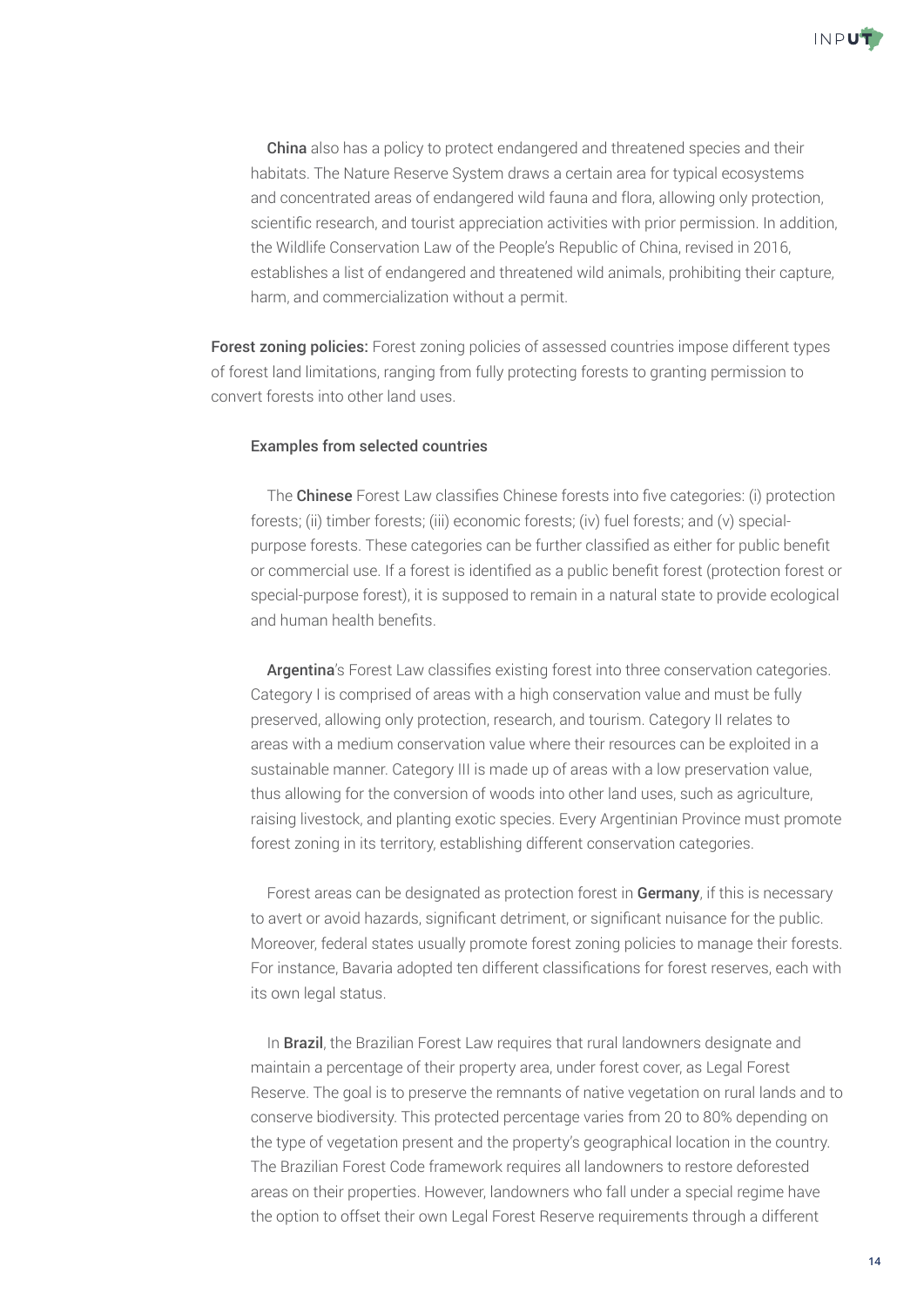

property. Furthermore, landowners with small properties are given extra leniency—under the special regime they are allowed to designate their Legal Forest Reserve based on the native vegetation existing on that land prior to July 2008. States in the Amazon basin have special forest zoning regulations. Properties within the Atlantic Forest biome must follow stricter rules.

Regulations on the conversion of forest lands to non-forest lands: Most countries have adopted regulations on the conversion of forest lands to non-forest lands. Some policies are very restrictive aiming at preserving the total remaining forests of the country.

#### Examples from selected countries

• The Chinese Forest Law prohibits the conversion of forest lands into non-forest lands.

• In Germany, the Federal Forest Act requires government permission to convert forest lands to agriculture and other uses, and it prohibits the granting of deforestation permits if the use is considered to be against the public interest. However, in some cases where deforestation is considered to be against the public interest, the government does have a margin of discretion to allow it. The rights, duties, and interests of the forest owners are weighted against the needs of the general public.

• The conversion of forest into other land uses in areas not designated as Permanent Preservation Areas (APP) or Legal Forest Reserve in **Brazil** depends on a previous authorization by the competent environmental authority. Forest compensation is required based on the area and type of vegetation suppressed. Forest conversion policy in Brazil applies to all types of native vegetation, including tropical forests, *cerrado* (Brazilian savanna) and grasslands. The conversion of Atlantic forests to non-forest uses follow stricter rules, including the interdiction to convert forest into other land uses depending on the stage of forest succession.

• Similarly, per France's Forest Code, the deforestation of an area greater than four hectares depends on previous authorization, and the conversion of areas equal to or greater than 25 hectares is subject to an environmental impact assessment and public hearing. However, deforestation does not require authorization if the land in question was a former agricultural land, no matter the surface.

Financial compensation and incentives: Most of the reviewed countries use some type of financial compensation or government incentive to promote the conservation of natural resources and biodiversity.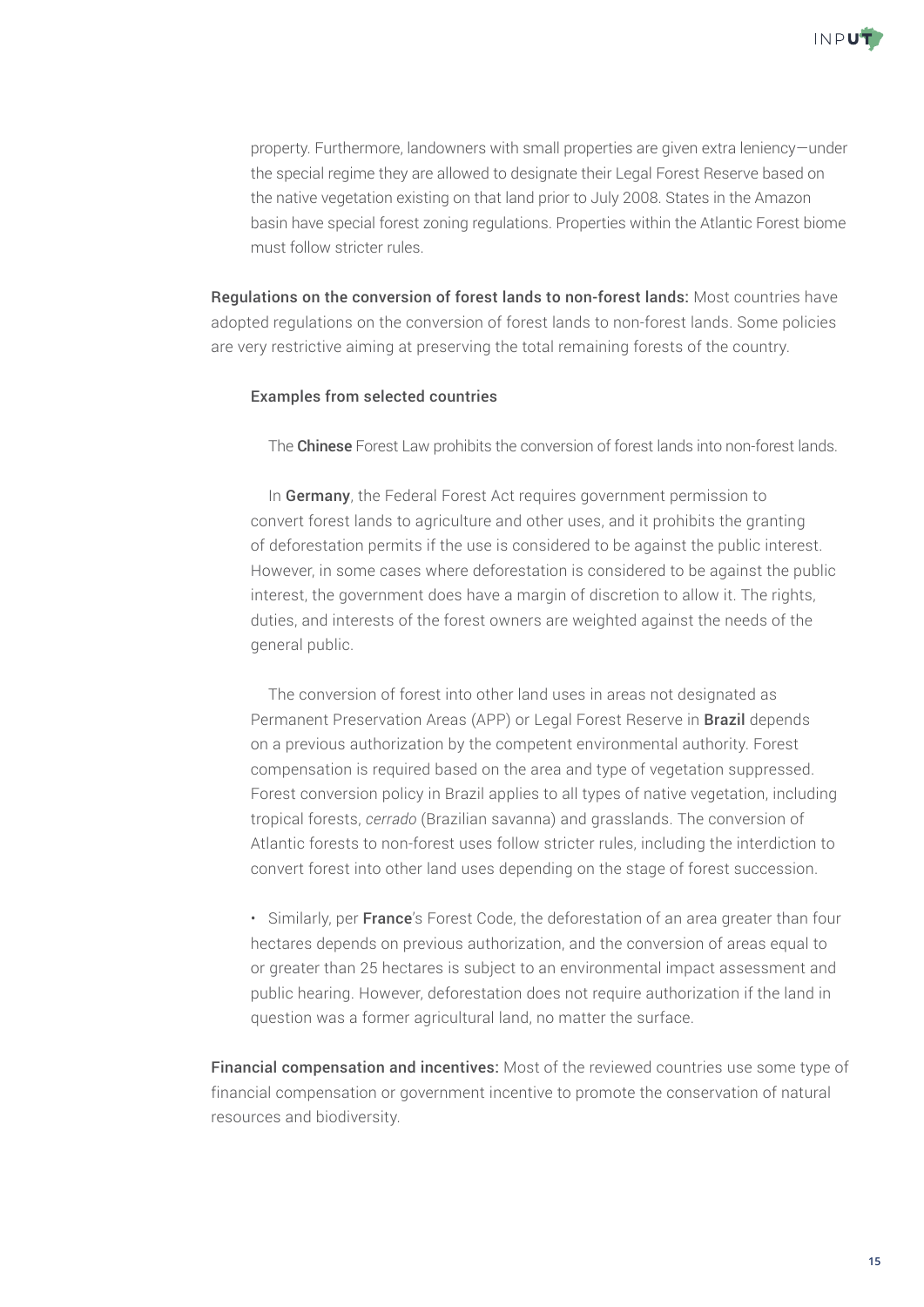

#### Examples from selected countries

• The **United States** Department of Agriculture offers a portfolio of incentive programs to assist producers and landowners who wish to practice conservation of agricultural and forest lands. Under the 2014 Farm Bill, approximately U\$29 billion went toward conservation programs for the period 2014-2018. The Conservation Reserve Program (CRP), for example, provides 10- to 15-year contracts to remove land from agricultural production and replace it with grasses or trees to conserve and improve soil, protect water quality, and provide wildlife habitat. The Forest Legacy Program (FLP), another federal program, supports the protection of sensitive forest lands, through the acquisition of conservation easements in privately owned forestlands. Most FLP conservation easements restrict development, require sustainable forestry practices, and protect other values. In addition to gains associated with the sale or donation of property rights, many landowners also benefit from reduced taxes associated with limits placed on land use.

• A number of EU funds co-finance the conservation of biodiversity. In France, for example, the Natura 2000 contract, an agreement between the government and the landowner, establishes management measures to conserve or restore the natural habitat and it gives rise to financial compensation. In Germany, some states already apply compensation instruments, such as nature conservation contracts (e.g., Bavaria and Hesse) or lump sum payments (e.g., North Rhine Westphalia and Baden–Württemberg).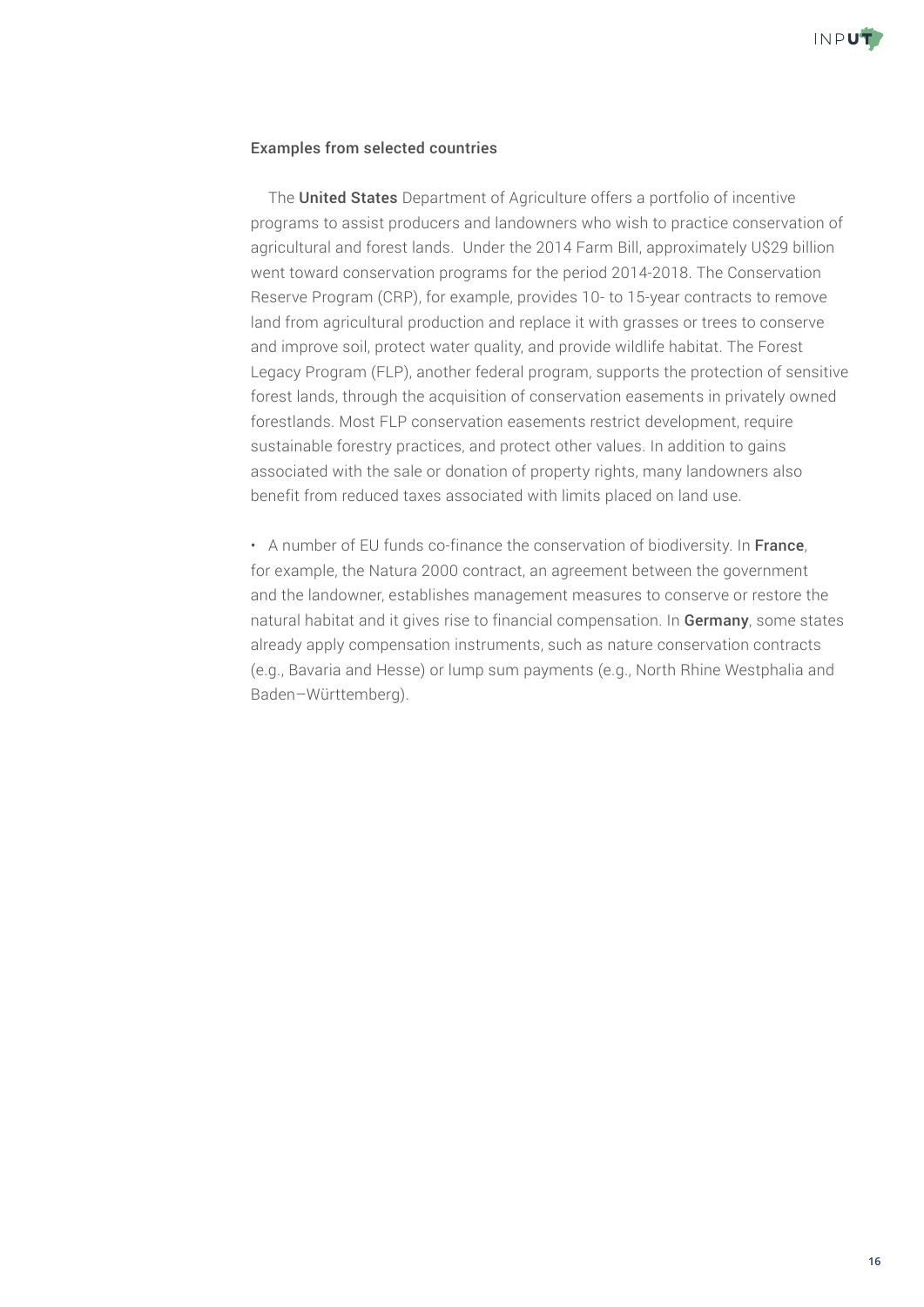## Table 2: Biodiversity policies

|                                               | <b>ARGENTINA</b>                                                                                                                                                                                    | <b>BRAZIL</b>                                                                                                                                                                                                                                                                           | <b>CANADA</b>                                                                                                                              | <b>CHINA</b>                                                                                                                                               | <b>FRANCE</b>                                                                                                                                                                                                                                            | <b>GERMANY</b>                                                                                                                                                                                                                                                                                            | <b>UNITED STATES</b>                                                                                                                                                                                                                                                                                                                 |
|-----------------------------------------------|-----------------------------------------------------------------------------------------------------------------------------------------------------------------------------------------------------|-----------------------------------------------------------------------------------------------------------------------------------------------------------------------------------------------------------------------------------------------------------------------------------------|--------------------------------------------------------------------------------------------------------------------------------------------|------------------------------------------------------------------------------------------------------------------------------------------------------------|----------------------------------------------------------------------------------------------------------------------------------------------------------------------------------------------------------------------------------------------------------|-----------------------------------------------------------------------------------------------------------------------------------------------------------------------------------------------------------------------------------------------------------------------------------------------------------|--------------------------------------------------------------------------------------------------------------------------------------------------------------------------------------------------------------------------------------------------------------------------------------------------------------------------------------|
| <b>Protected areas</b><br>in private lands    | Private owners<br>can voluntarily<br>create less strictly<br>protected areas.<br>Some provincial<br>regulations provide<br>tax and financial<br>incentives.                                         | Private owners can<br>voluntarily create<br>fully preserved<br>protected areas. The<br>government, at federal,<br>state and local level.<br>can institute less<br>strictly protected<br>areas in private lands.<br>Landowners receive<br>tax exemptions.                                | Landowners<br>voluntarily create<br>and may receive<br>government incentives<br>to protect areas in<br>private lands.                      | Private individuals<br>or organizations<br>cannot own land, but<br>can lease it from the<br>state or community<br>and create privately<br>protected areas. | Protected areas<br>on private lands<br>can be created<br>by government or<br>regions based on<br>national legislation or<br>EU directives (Natura<br>2000 network).<br>Recently a NGO<br>volunteered to create<br>wildlife reserves in<br>private lands. | Protected areas on<br>private lands can be<br>created by federal<br>states based on<br>national or state<br>legislation, or on EU<br>directives (Natura<br>2000 network).<br>Despite lack of legal<br>provision, privately<br>protected areas<br>have been created<br>by NGOs and private<br>foundations. | Private owners can<br>voluntarily create<br>protected areas,<br>including: freehold<br>private reserve<br>(full ownership);<br>conservation<br>easements; and less-<br>binding (time-limited)<br>conservation tools.<br>(Conservation Reserve<br>Program). Also public<br>incentives, support<br>for voluntary land<br>conservation. |
| <b>Species at risk</b><br>policies            | Yes                                                                                                                                                                                                 | Yes                                                                                                                                                                                                                                                                                     | Yes                                                                                                                                        | Yes                                                                                                                                                        | Yes                                                                                                                                                                                                                                                      | Yes                                                                                                                                                                                                                                                                                                       | Yes                                                                                                                                                                                                                                                                                                                                  |
| <b>Forest zoning</b><br>policies              | Every province must<br>promote forest<br>zoning in their<br>territory and establish<br>conservation areas of<br>high, medium, or low<br>conservation value.                                         | Compulsory set-aside<br>land in all private<br>properties of 20-80%<br>area for biodiversity<br>protection (Legal Forest<br>Reserve). Amazon<br>basin states have<br>special forest zoning<br>regulations. Properties<br>within Atlantic Forest<br>biome must follow<br>stricter rules. | Forest zoning<br>policies adopted<br>at provincial and<br>local level, such as<br>special management<br>zones (e.g., British<br>Columbia). | The Chinese Forest<br>Law classifies<br>Chinese forests into<br>five categories.                                                                           | Environmental<br>agricultural, urban,<br>and forest zoning<br>policies (e.g., espaces<br>boisé classes,<br>zones spéiales<br>de conservation et<br><i>protection</i> ) directly<br>or indirectly affect<br>private property<br>activities.               | Forest zoning<br>policies can be<br>adopted at state<br>level. Bavaria, for<br>example, adopted<br>10 different<br>classifications for<br>forest reserves, each<br>with its own legal<br>status.                                                                                                          | Zoning regulations<br>are the most<br>common state and<br>local government<br>forest and land use<br>policies.                                                                                                                                                                                                                       |
| <b>Conversion of forest</b><br>lands policies | Depends on forest<br>classification. Category<br>I is a no-harvest<br>zone. Category II<br>allows sustainable<br>management.<br>Category III allows<br>conversion of forests<br>to other land uses. | Depends on previous<br>authorization and<br>requires forest<br>compensation.                                                                                                                                                                                                            | Not identified.                                                                                                                            | Prohibited by law.                                                                                                                                         | Deforestation of area<br>> 4 ha depends on<br>previous authorization;<br>deforestation of area<br>≥25 ha is subject to<br>environmental impact<br>assessment, public<br>hearing.                                                                         | Depends on previous<br>authorization. The<br>law prohibits granting<br>deforestation permits<br>if deemed against<br>public interest.                                                                                                                                                                     | Regulated at state<br>and sub-state level.<br>According to California<br>forest rules, conversion<br>of forest lands outside<br>timberland production<br>zones require<br><b>Timberland Conversion</b><br>Permit.                                                                                                                    |